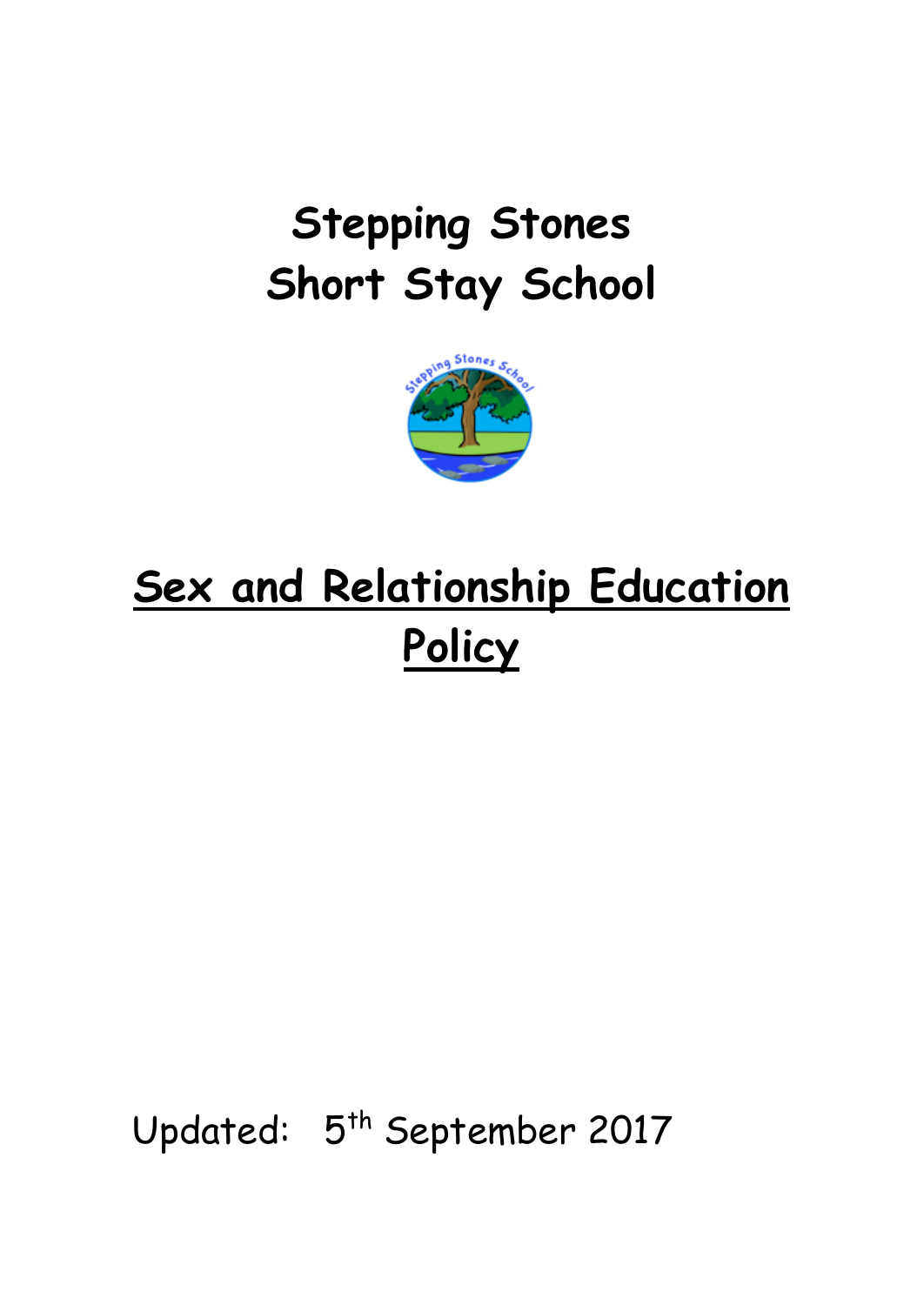#### **1.0 Introduction**

The school's sex education policy is based on the Sex Education Policyt:\curriculum 2014\pshce\sex education policy-.docd on the DfEE guidance document Sex and Relationship Education Guidance (ref DfEE 0116/2000).

**1.1** Stepping Stones Short Stay School acknowledges that Sex and Relationship Education (SRE) is a lifelong learning process of acquiring information, developing skills and forming positive beliefs and attitudes about sex, sexuality, relationships and feelings (Sex Education Forum 1999).

**1.2** The SRE programme at Stepping Stones Short Stay School reflects our ethos and demonstrates and encourages the following values:

- Respect for self;
- Respect for others;
- Responsibility for own actions;
- Responsibility towards family, friends, schools and wider community.

**1.3** At Stepping Stones Short Stay School we aim to enhance the self-esteem of pupils by providing a curriculum that returns to key SRE issues and specific skills regularly rather than as single, isolated sessions for pupils where this need has been identified. This constantly reinforces a positive approach to self and others through the formal and informal curriculum of the school. The ethos of the school leads to positive communication and to relationships which are reinforced at all times, within both lesson and non-lesson times.

**1.4** It is expected that pupils attending our Busy Bees programme will receive appropriate SRE at their mainstream schools in accordance with that school's policy. Stepping Stones will provide SRE to pupils, who are placed at Stepping Stones on a full-time basis, liaising with parents as appropriate to ensure the best outcome for each pupil.

**1.5** It is recognised that occasions may arise from apparently unrelated topics when moral and ethical issues are addressed. As long as any discussion takes place within the context of the subject, it will not be considered to be part of a sex and relationships programme and therefore will not be subject to the parental right of withdrawal.

**1.6** Effective SRE can make a significant contribution to the development of the personal skills needed by pupils if they are to establish and maintain relationships. It also enables young people to make responsible and informed decisions about their health and well-being.

**1.7** In developing this policy, we consulted with the latest Sex and Relationship Education Guidance from the DfE. The 1996 Education Act consolidates all relevant previous legislation and states that all primary schools must provide an up to date policy that describes the content and organisation of SRE provided outside the National Curriculum Science order. The DfE Sex and Relationship Education Guidance (2000) supports this legislation and recommends that all primary schools should have a sex and relationship education programme tailored to the age and physical and emotional maturity of the children.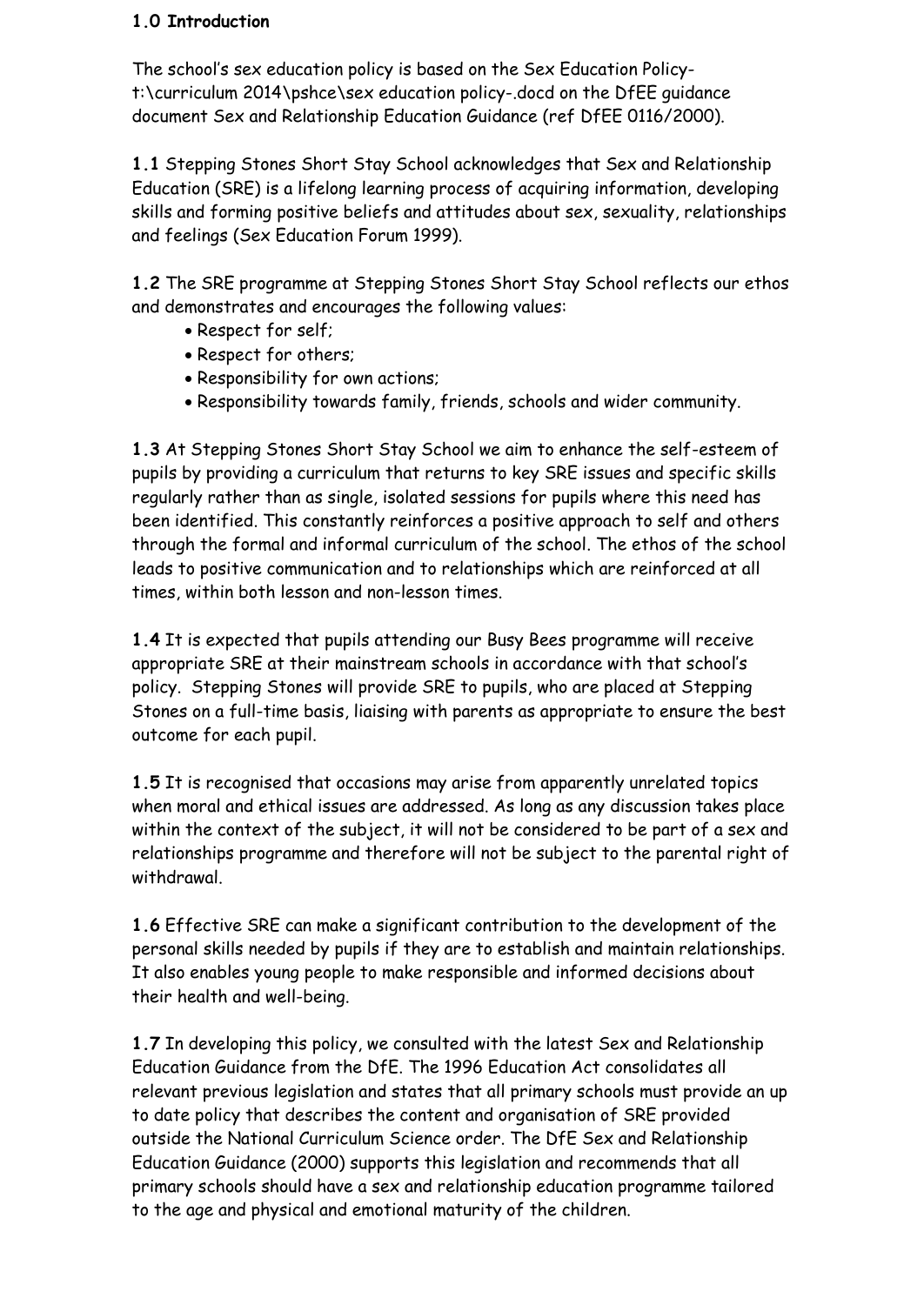**1.8** This policy is linked to the school's Safeguarding, Confidentiality, Antibullying, PSHCE and Behaviour policy.

### **2.0 Aims and objectives**

- All SLT, teaching and non-teaching staff, pupils and parents should have an understanding of what the sex and relationships policy is.
- All members and teaching and non-teaching staff should know what the school's policy is on sex and relationships and follow it at all times.
- To be accessible to all of these groups, the document needs to be available on request and presented in a way that is easy to understand.

**2.1** SRE at Stepping Stones School is based in the framework for PSHCE (Personal, Social, Health and Citizenship Education). School follows the Lancashire Scheme of work for PSHCE.

The aims are;

- To help and support young people through their physical, emotional and moral development.
- To develop confidence in talking, listening and thinking about feelings and relationships.
- To help pupils be able to name parts of their body and describe how their bodies work.
- To help pupils protect themselves and ask for help and support.
- To help children be prepared for puberty.
- To help them learn to respect themselves and others more, with confidence, from childhood through adolescence into adulthood.
- To promote a sensitive, caring and knowledgeable attitude towards sex education within the context of family life and loving relationships.
- To encourage pupils to have high regard for personal, social and moral relationships.

SRE will:

- $\triangleright$  Provide appropriate information which is easy to understand and relevant and appropriate to the age and maturity of the children;
- $\triangleright$  Include the development of communication and social skills;
- $\triangleright$  Encourage the exploration and clarification of values and development of positive attitudes.

## **3.0 Content**

**3.1** Consideration of the pupil's social, physical and emotional maturity will be considered when delivering the SRE curriculum.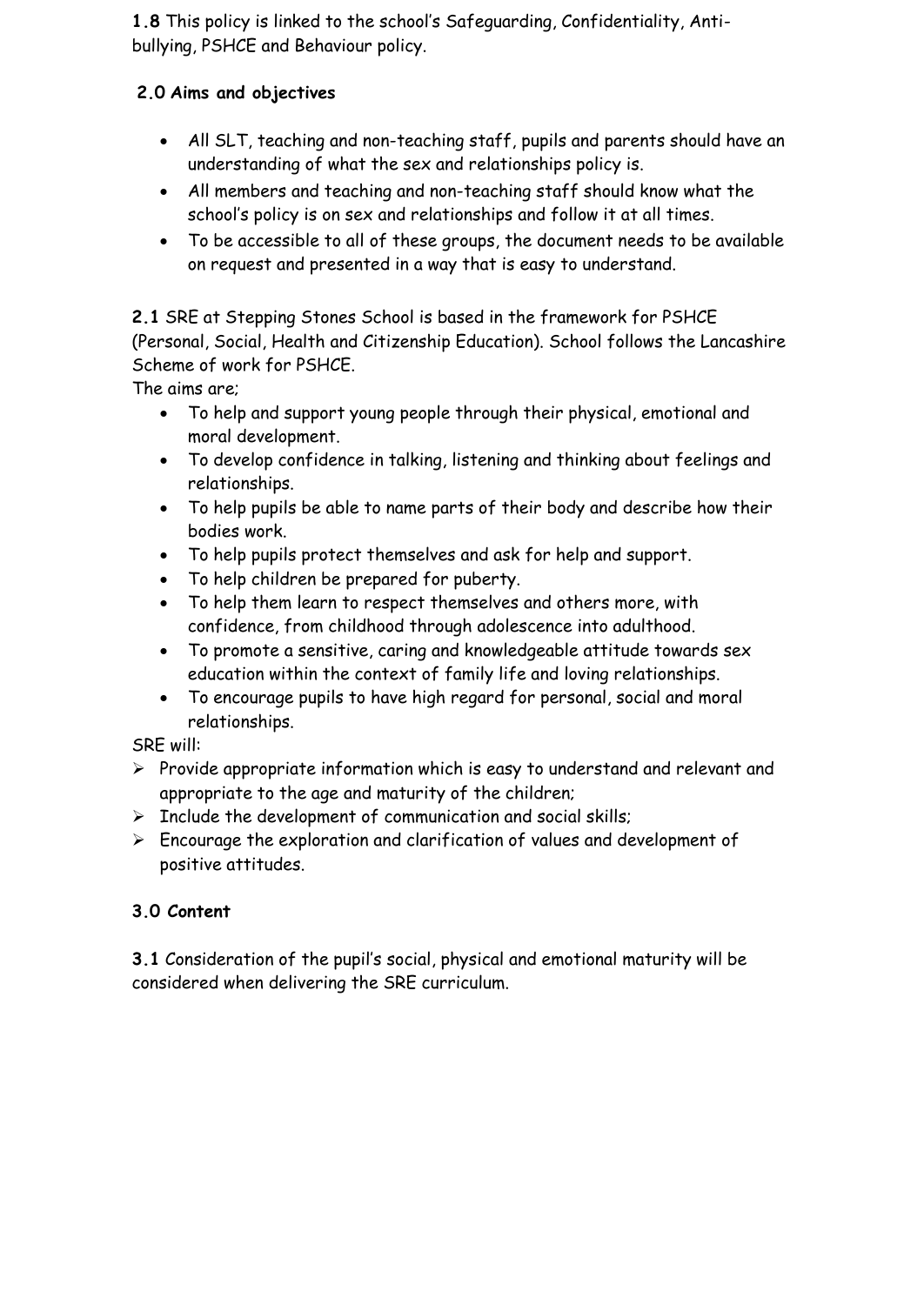**3.2** Topics and Themes will include;

- Friendships
- Families
- Growing up
- Life cycles

**3.3** In Key Stage 1 pupils learn to recognise similarities and differences between themselves and others, identify and share their feelings with each other, recognise safe and unsafe situations and identify and be able to talk to someone they trust.

**3.4** In Key Stage 2 pupils learn to express their opinions about relationships and bullying and to listen to and support others, including respecting the viewpoints and beliefs of other people. They learn to recognise their own worth and identify positive things about themselves and try to balance the stresses in life in order to promote both their own mental health and well-being and that of others. Life processes are discussed including the physical changes which take place at puberty, why they happen and how to manage them.

#### **4.0 Delivery**

**4.1** SRE will not be delivered in isolation but be firmly embedded in all curriculum areas, and in particular through PHSE and Science. SRE is usually delivered by class teachers, in mixed gender groups other than when it is deemed more appropriate for topics to be covered in single sex groups.

**4.2** Occasionally, Health service professionals, particularly the school nurse may be invited to contribute to the delivery of SRE at Stepping Stones; and we will ensure:

- All visitors are familiar with and understand the school's SRE policy and work within it;
- Any extra input to PSHE lessons is part of a planned programme, negotiated and agreed with staff in advance;
- All visitors are supervised/supported by a member of staff at all times;
- The input of visitors is monitored and evaluated by staff and pupils. This evaluation informs future planning.
- The children are involved in planning for this by asking them to write to the professional requesting topics they would like covered.

**4.2** Evaluation of any SRE programme or lesson will be done by teachers in line with existing PRU procedures to inform future planning and sharing good practice across our school. This will include the following;

- Informal judgements as the children are observed during lessons
- Through formal assessments of their work, measured against the specific learning objectives set out in the National Curriculum.

#### **5.0 Responding to children's questions**

**5.1**The Lancashire PSHCE Scheme of work outlines the main contents of what will be taught, however teachers may want to broaden this depending on the personal situations, misunderstandings and confusions of the children they are teaching.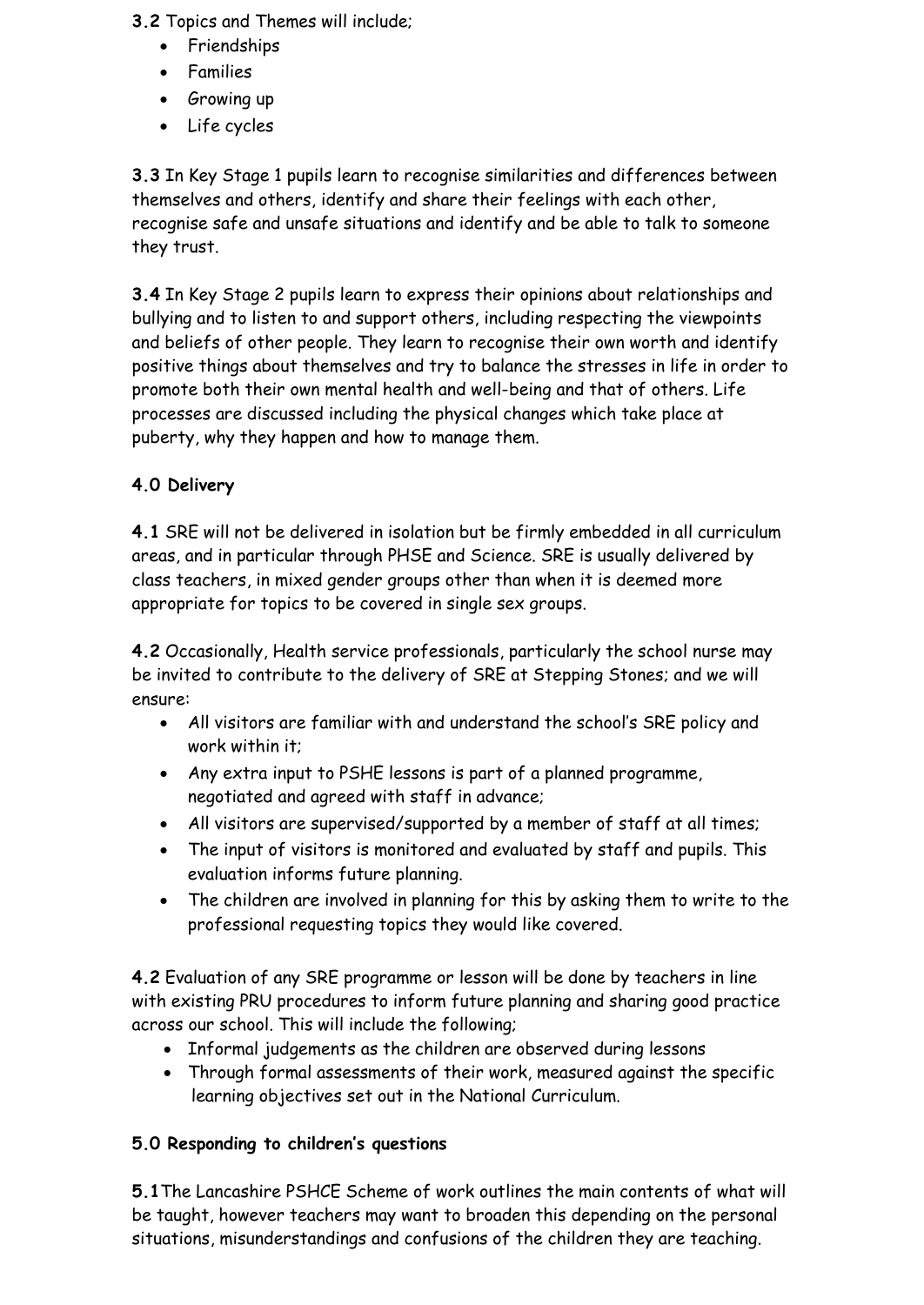**5.2** Much of the teaching may be based on unpicking misconceptions. Before starting any of this work it is important to establish ground rules with the children. These rules will be similar to those discussed for circle times. These rules should minimize any embarrassment children might feel and discourage inappropriate personal disclosures.

**5.3** Appropriate language should be discussed at the outset. Children should be clear that asking personal questions of the teacher is not appropriate and that teachers may sometimes require time before giving a response.

**5.4** Teachers should encourage questions and should answer them as openly and honestly as they can. The question asked may be of general interest to the whole class; however if it requires explicit information appropriate only to an individual, the teacher should not respond to the whole class but to the individual as appropriate. Teachers must use their skill and discretion in this area and refer to the designated safeguarding lead (Head teacher) if they are concerned.

**5.5** Stepping Stones School believes that SRE should meet the needs of all pupils regardless of their developing sexuality and be able to deal honestly and sensitively with sexual orientation, answer appropriate questions and offer support.

**5.6** Where a child is looking for advice the teacher should, wherever possible, encourage them to seek advice from their own parents or guardians and, if appropriate, from relevant health service professionals, e.g the school nurse

#### **6.0 The role of parents/carers**

**6.1** The school is well aware that the primary role in children's sex education lies with parents and carers. This is done through building a positive and supporting relationship with the parents of children at the school through mutual understanding, trust and co-operation.

**6.2** All policies, lesson plans, resources are available to parents / carers upon request. All policies are available on our website for parents / carers to read and discuss.

**6.3** Parents/carers have the right to withdraw their child from all or part of the sex education programme that we teach in our school. If a parent wishes their child to be withdrawn from sex education lessons, they should discuss this with the head teacher, and make it clear which aspects of the programme they do not wish their child to participate in.

#### **7.0 Confidentiality**

Teachers conduct sex education lessons in a sensitive manner and in confidence. However, if a child makes a reference to being involved, or likely to be involved in sexual activity, then the teacher will take the matter seriously and deal with it as a matter of child protection. In these circumstances the teacher will listen to the child as a matter of urgency. If the teacher has concerns, they will draw their concerns to the attention of the headteacher. (See also Child Protection Policy.)